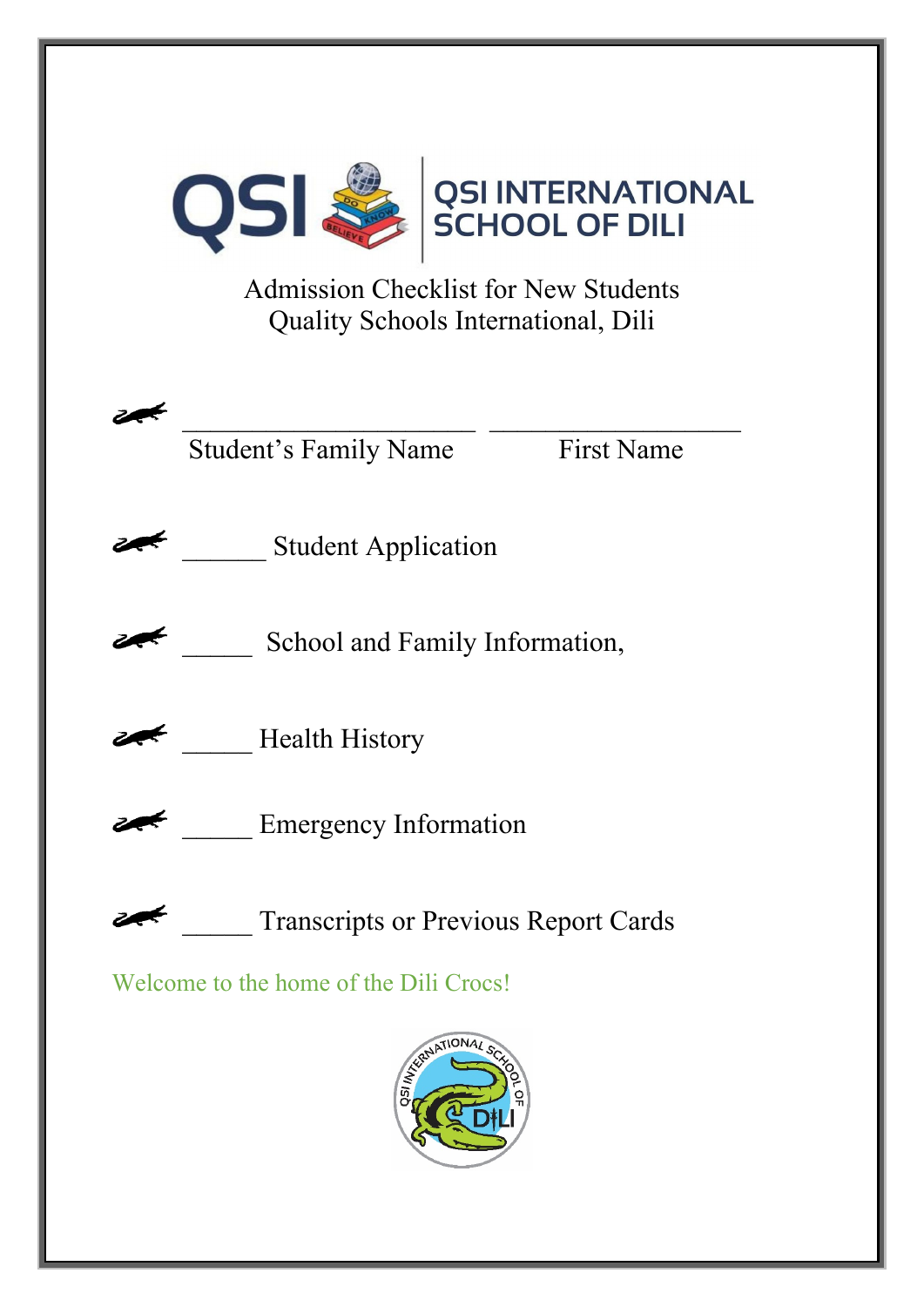# **Student Application**

| (Please Print)                                                                                                                       | Expected Date of Entry:                                        |  |
|--------------------------------------------------------------------------------------------------------------------------------------|----------------------------------------------------------------|--|
|                                                                                                                                      |                                                                |  |
| Given Names:                                                                                                                         |                                                                |  |
| Date of Birth: $\frac{1}{\sqrt{2\pi}}$ $\frac{1}{\sqrt{2\pi}}$ Sex:                                                                  |                                                                |  |
| Day Month Year                                                                                                                       |                                                                |  |
|                                                                                                                                      |                                                                |  |
| Parents or Guardians:                                                                                                                |                                                                |  |
|                                                                                                                                      |                                                                |  |
|                                                                                                                                      |                                                                |  |
|                                                                                                                                      |                                                                |  |
|                                                                                                                                      |                                                                |  |
|                                                                                                                                      |                                                                |  |
|                                                                                                                                      |                                                                |  |
| Local Address:                                                                                                                       |                                                                |  |
| May we place your telephone numbers in our school directory that is distributed only to                                              |                                                                |  |
| QSID parents? Yes _________ No _______                                                                                               |                                                                |  |
| Responsibility for fees: Personal _____ Company/Organization ____                                                                    |                                                                |  |
| A non-refundable registration fee of \$300 is required for each new student and<br>should accompany the completed registration form. |                                                                |  |
|                                                                                                                                      | QSI International School of Dili<br>Marconi, Aldea 4 Fatuhada, |  |

https://dili.qsi.org | dili@qsi.org

Dili Timor Leste Tel: +670-332-2389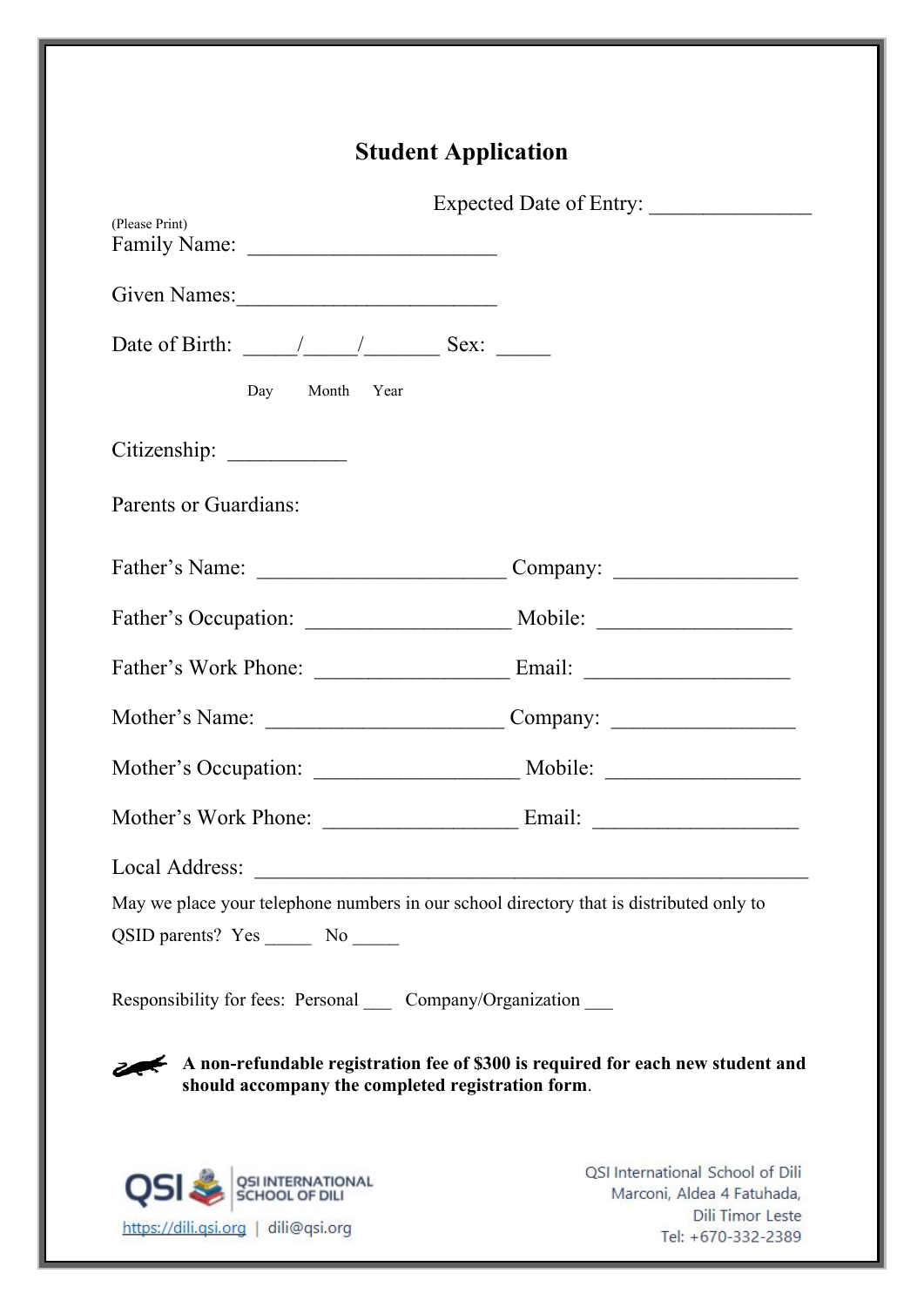# **School and Family Information**

# SCHOOL HISTORY

List the school your child has previously attended: (most recent first)

| Grade/Level   Name of School | Location | Dates Attended |
|------------------------------|----------|----------------|
|                              |          |                |
|                              |          |                |
|                              |          |                |
|                              |          |                |
|                              |          |                |

Has your child been in any special programs? Yes\_\_\_ No \_\_\_ If yes, please give details.

#### Sibling Information

| Name | <b>Sex</b> | Date of Birth day/month/year |
|------|------------|------------------------------|
|      |            |                              |
|      |            |                              |
|      |            |                              |

Additional Family Information that would be helpful for us to know:

#### Language Information

| Primary (first) Language |  |
|--------------------------|--|
| Language spoken at home  |  |
| Second Language          |  |
| Other:                   |  |



QSI International School of Dili Marconi, Aldea 4 Fatuhada, **Dili Timor Leste** Tel: +670-332-2389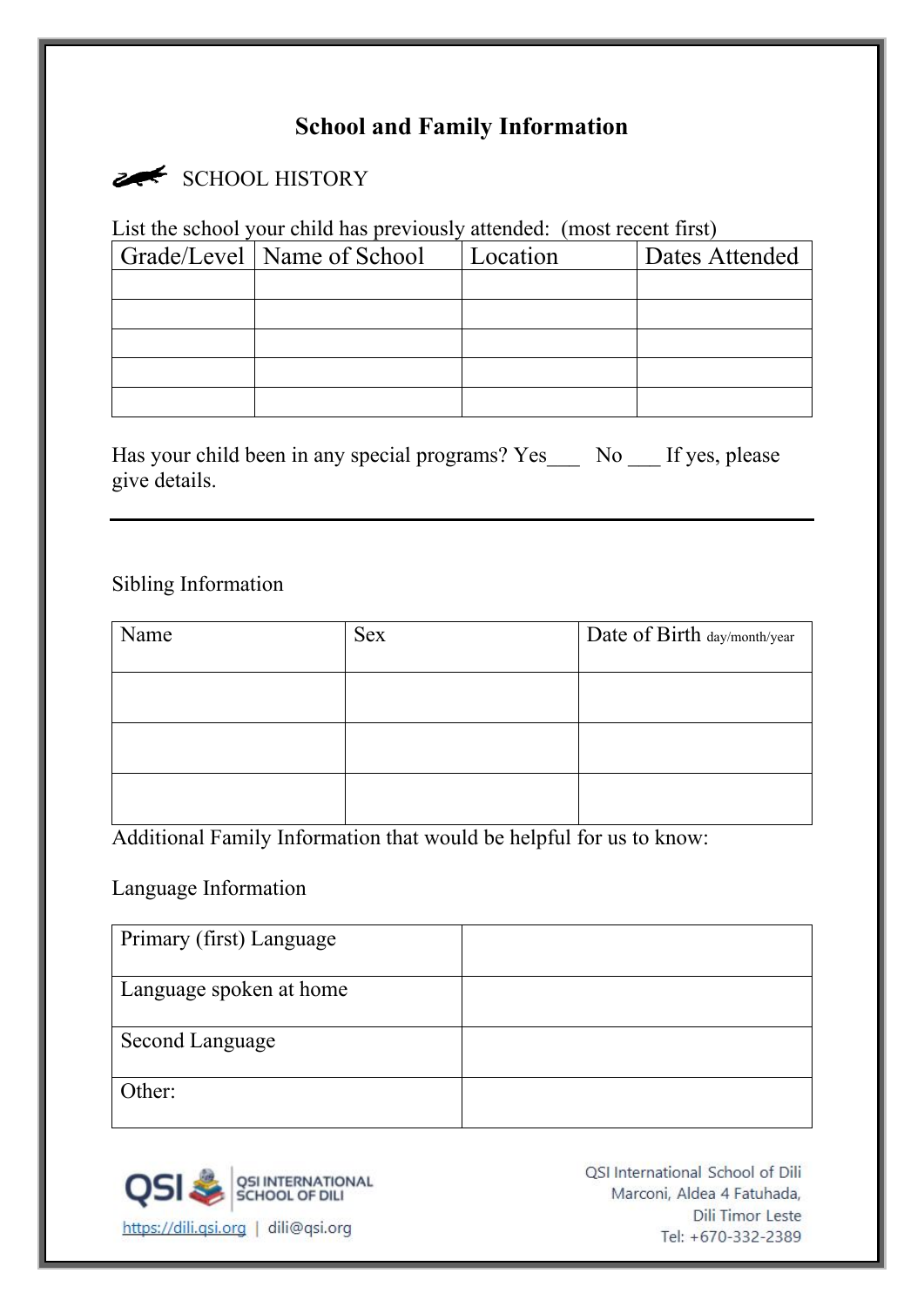# **Health History**



Please submit a copy of your child's immunization records <u>or the **dates**</u> of their last immunizations below.

| Diphtheria          | <b>BCG</b>           |
|---------------------|----------------------|
| Pertussis           | Meningitis           |
| Tetanus             | <b>Typhoid Fever</b> |
| Polio               | Rabies               |
| Measles             | Influenza            |
| <b>Mumps</b>        | Hepatitis A          |
| Rubella             | Hepatitis B          |
| <b>Yellow Fever</b> | Other                |

#### DEVELOPMENTAL HISTORY

Were there any complications in the pre-natal, delivery, or post-natal periods? Yes No If yes, please explain:

 $\_$  , and the set of the set of the set of the set of the set of the set of the set of the set of the set of the set of the set of the set of the set of the set of the set of the set of the set of the set of the set of th

| When did your child walk?                  | months old |            |
|--------------------------------------------|------------|------------|
| Your child's first word?                   | at         | months old |
| Your child was toilet trained at what age? |            | years old  |

#### MEDICAL HISTORY

Does your child have a health condition that the school should be aware of? Yes No If yes, please explain:

 $\_$  , and the set of the set of the set of the set of the set of the set of the set of the set of the set of the set of the set of the set of the set of the set of the set of the set of the set of the set of the set of th Does your child take medication for this condition, or for any other reason? Yes No If yes, please explain: Will you be sending this medication to school for use when needed?

Yes No If yes, please attach instructions and place medication in a sealed bag with your child's name on the bag. This will be kept in the office.

Please list the date of occurrence or check ailments that are appropriate.

| <b>Broken Bones</b> | Allergies |  |
|---------------------|-----------|--|
| Surgery             | Hay fever |  |
| Hearing loss        | Other     |  |
| Vision              | Other     |  |



OSI International School of Dili Marconi, Aldea 4 Fatuhada, Dili Timor Leste Tel: +670-332-2389